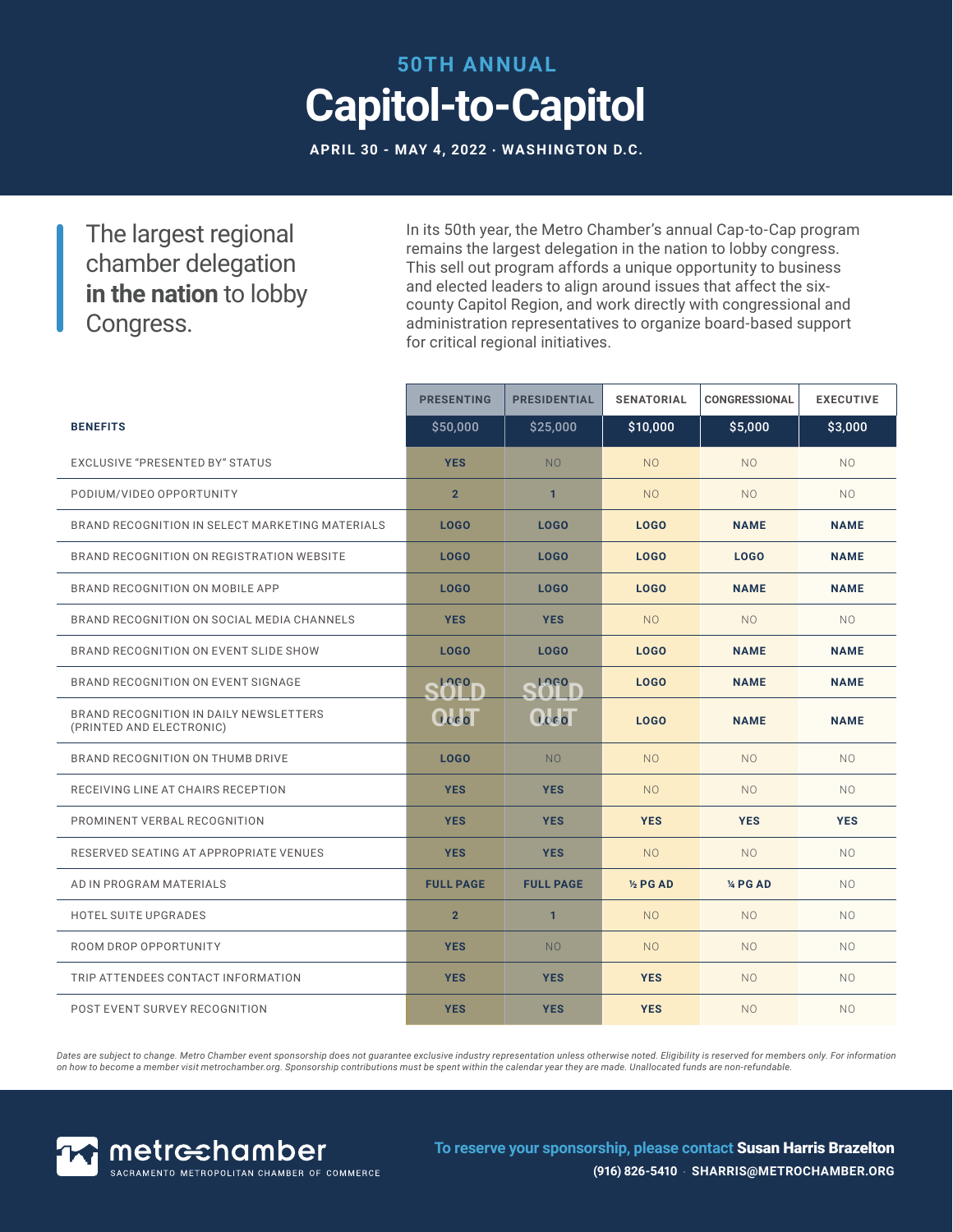#### **50TH ANNUAL**

# **Capitol-to-Capitol**

**APRIL 30 - MAY 4, 2022 · WASHINGTON D.C.**

|                                                                              | <b>LEGACY</b><br><b>GALA</b> | <b>CHAIRS</b><br><b>RECEPTION</b> | <b>OPENING</b><br><b>BREAKFAST</b> | <b>HOSPITALITY</b><br>SUITE(2) | <b>LEADERSHIP</b><br><b>LUNCHEON</b> $(4)$ | <b>TEAM</b><br>CENTER $(4)$ | <b>WELCOME</b><br><b>RECEPTION (4)</b> | <b>NEWSLETTER</b><br>$(4)$ ** |
|------------------------------------------------------------------------------|------------------------------|-----------------------------------|------------------------------------|--------------------------------|--------------------------------------------|-----------------------------|----------------------------------------|-------------------------------|
| <b>BENEFITS</b>                                                              | \$30,000                     | \$30,000                          | \$15,000                           | \$10,000                       | \$5,000                                    | \$3,000                     | \$2,500                                | \$1,500                       |
| PODIUM / VIDEO OPPORTUNITY<br>$(3$ MIN. MAX $)$                              | $\mathbf{1}$                 | N <sub>O</sub>                    | $\mathbf{1}$                       | <b>NO</b>                      | N <sub>O</sub>                             | <b>NO</b>                   | N <sub>O</sub>                         | NO.                           |
| BRAND RECOGNITION IN SELECT<br><b>MARKETING MATERIALS</b>                    | LOGO                         | LOGO                              | <b>NAME</b>                        | LOGO                           | LOGO                                       | <b>NAME</b>                 | <b>NAME</b>                            | NO.                           |
| <b>BRAND RECOGNITION ON</b><br><b>REGISTRATION WEBSITE</b>                   | <b>LOGO</b>                  | NO <sub>1</sub>                   | <b>NO</b>                          | N <sub>O</sub>                 | N <sub>O</sub>                             | <b>NO</b>                   | N <sub>O</sub>                         | <b>NO</b>                     |
| BRAND RECOGNITION ON<br>MOBILE APP                                           | LOGO                         | LOGO                              | LOGO                               | LOGO                           | LOGO                                       | <b>NAME</b>                 | <b>NAME</b>                            | <b>NAME</b>                   |
| BRAND RECOGNITION ON SOCIAL<br><b>MEDIA CHANNELS</b>                         | <b>YES</b>                   | NO<br>SOLD                        | <b>NO</b>                          | <b>NO</b><br>SOLD              | <b>NO</b><br>SOLD                          | <b>NO</b>                   | N <sub>O</sub>                         | N <sub>O</sub>                |
| BRAND RECOGNITION ON EVENT<br><b>SLIDE SHOW</b>                              | <b>LOGO</b>                  | OUT<br><b>LOGO</b>                | <b>NAME</b>                        | OUT<br><b>NAME</b>             | OUT<br><b>NAME</b>                         | <b>NAME</b>                 | <b>NAME</b>                            | NO.                           |
| BRAND RECOGNITION ON EVENT<br>SIGNAGE                                        | LOGO                         | LOGO                              | LOGO                               | LOGO                           | LOGO                                       | LOGO                        | LOGO                                   | N <sub>O</sub>                |
| <b>BRAND RECOGNITION IN DAILY</b><br>NEWSLETTERS<br>(PRINTED AND ELECTRONIC) | LOG <sub>0</sub>             | <b>NAME</b>                       | <b>LOGO</b>                        | <b>NAME</b>                    | <b>NAME</b>                                | <b>NAME</b>                 | <b>NAME</b>                            | <b>LOGO</b>                   |
| ATTACHMENT TO NIGHTLY<br>NEWSLETTER                                          | N <sub>O</sub>               | NO <sub>1</sub>                   | N <sub>O</sub>                     | <b>NO</b>                      | N <sub>O</sub>                             | N <sub>O</sub>              | N <sub>O</sub>                         | <b>YES</b>                    |
| RECEIVING LINE AT CHAIRS<br><b>RECEPTION</b>                                 | N <sub>O</sub>               | <b>YES</b>                        | <b>NO</b>                          | <b>NO</b>                      | N <sub>O</sub>                             | <b>NO</b>                   | N <sub>O</sub>                         | NO.                           |
| PROMINENT VERBAL<br><b>RECOGNITION</b>                                       | <b>YES</b>                   | <b>YES</b>                        | <b>YES</b>                         | <b>YES</b>                     | <b>YES</b>                                 | <b>YES</b>                  | <b>YES</b>                             | <b>NO</b>                     |
| RESERVED SEATING AT<br><b>APPROPRIATE VENUES</b>                             | <b>YES</b>                   | NO <sub>1</sub>                   | <b>YES</b>                         | N <sub>O</sub>                 | <b>YES</b>                                 | N <sub>O</sub>              | N <sub>O</sub>                         | N <sub>O</sub>                |

*\*\* NOTE: No buyout option for nightly newsletter* 

Dates are subject to change. Metro Chamber event sponsorship does not guarantee exclusive industry representation unless otherwise noted. Eligibility is reserved for members only. For information<br>on how to become a member



**To reserve your sponsorship, please contact** Susan Harris Brazelton **(916) 826-5410** · **SHARRIS@METROCHAMBER.ORG**